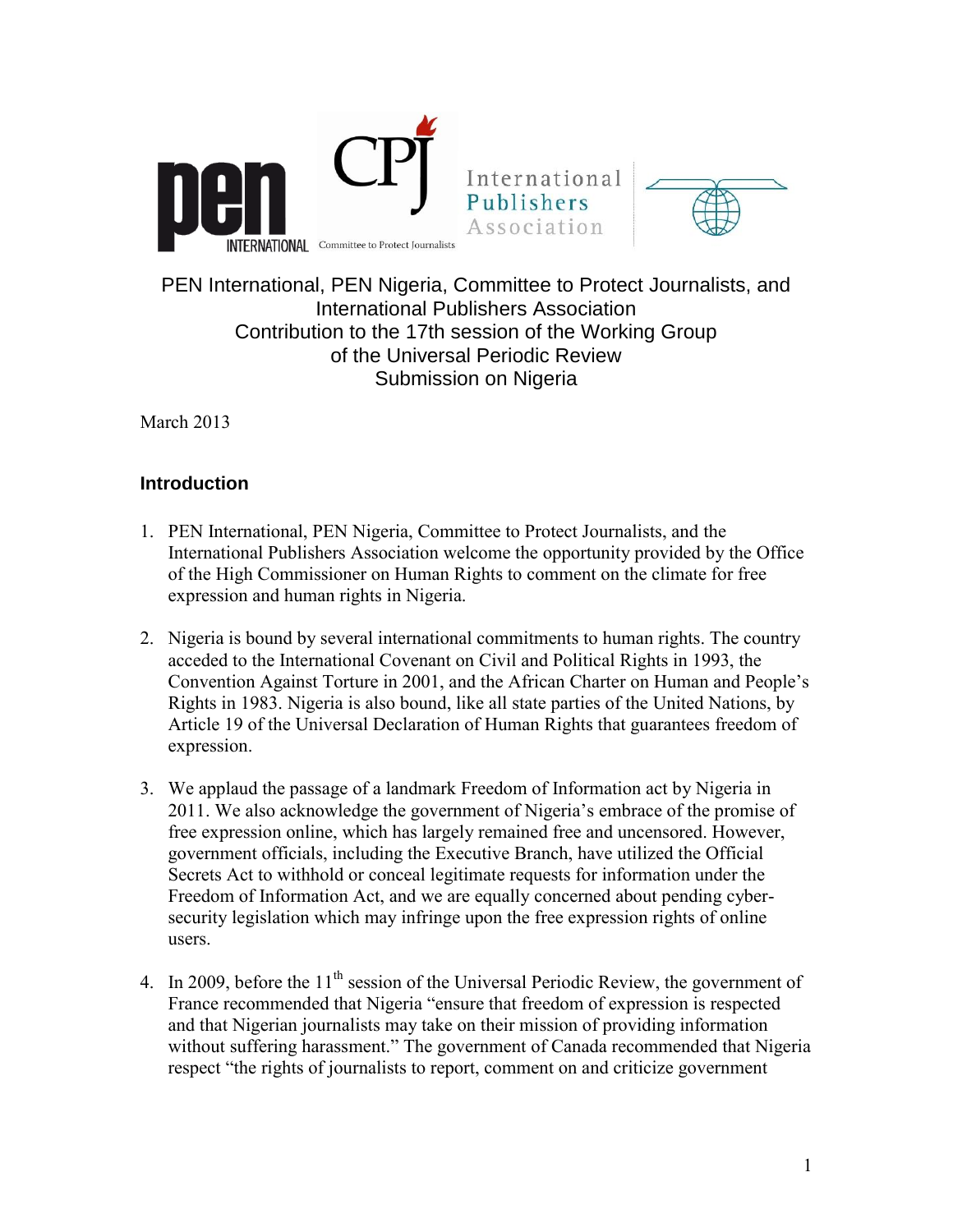policy freely and without fear."

5. Despite these international commitments, accomplishments, and recommendations, Nigeria has not met its obligation to protect freedom of expression. Journalists and media workers continue to be threatened or killed for their work, and censorship of the arts remains rife, especially in states that have adopted Sharia law.

## **Persecution of writers and journalists**

- 6. Since the review by the Human Rights Council in 2009, local, state, and federal government actors continue to threaten, prosecute, and imprison writers and journalists. Journalists have also faced significant threats from the militant Islamist sect Jama'atu Ahlis Sunna Lidda'awati Wal-Jihad, popularly known as Boko Haram.
- 7. Security forces, public officials, and insurgents consistently curtailed the freedom to report that the constitution of Nigeria endows to journalists. In 2012, the Committee to Protect Journalists (CPJ) documented 143 cases of press freedom violations, including obstructions, assaults, threats, arbitrary detentions, seizures of recordings or reporting equipment and murder. Security forces, including soldiers, police and the State Security Service (SSS), were responsible for 79 per cent of press freedom violations.
- 8. Boko Haram accounted for only 16 per cent of press freedom violations, but their unprecedented terrorist attacks against the offices of three newspapers in April 2012 and their ensuing threats against 14 news organizations caused widespread fear.
- 9. In 19 recorded killings since 1992, including nine cases where CPJ found evidence suggesting a possible link between the death and the victim's journalism, no conviction has ever been registered. Only one case resulted in an arrest, the 2 September 1998 killing of Okezie Amaruben, publisher of *Newsservice* magazine.

### Arbitrary arrests and extrajudicial detentions

- 10. Journalists investigating the conduct of government security forces face arbitrary arrests, extrajudicial detentions, and warrantless search and seizure, particularly from the Joint Task Force (JTF), a special military unit tasked with combating Boko Haram. These actions would violate the Nigerian constitution, notably articles 35, subsections (2), (3),(4),(5), 36, subsection (1), 37 and 39, subsection (1).
- 11. For example, on 24 December 2012, the SSS summarily arrested journalists Musa Muhammad Awwal and Aliyu Saleh of the weekly *Al-Mizan* in the northern city of Kaduna in response to a front page story alleging the disappearance of 84 civilians suspected of being Boko Haram militants in the custody of the JTF. The SSS detained the journalists incommunicado for eight days without giving them notice of any offense in violation of the Nigerian constitution, especially Article 35, subsections (2), (3),(4) and Article 36, subsection (1). On 27 December 2012, SSS agents raided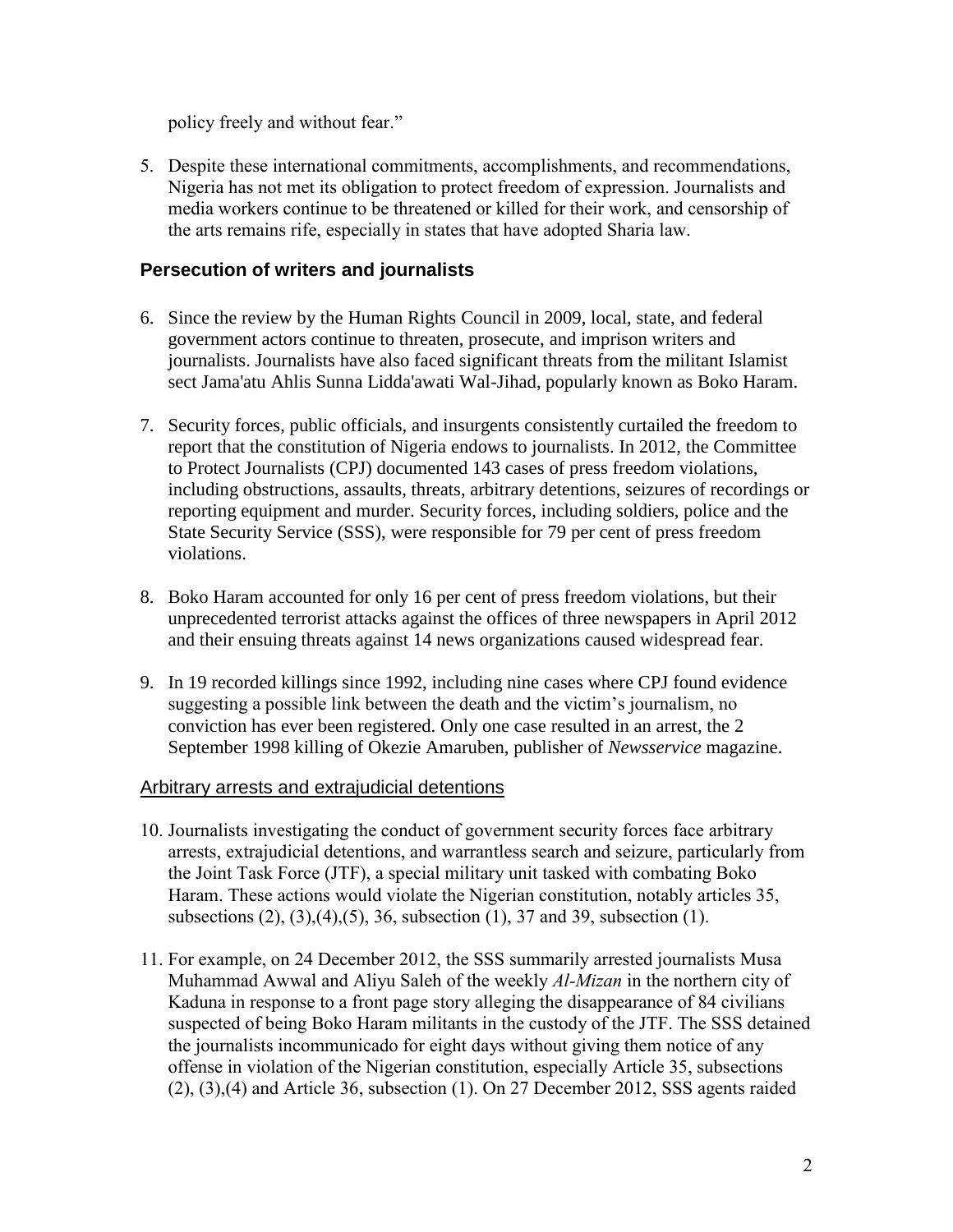the homes of the journalists without warrants and seized two laptops, a modem, and a camera in violations of Article 37. On 14 February 2013, the SSS re-arrested Musa Muhammad Awwal in another pre-dawn raid at his home. No reason was given and his residence was searched without a warrant.

#### Attacks and harassment

- 12. According to PEN International research, journalists frequently face physical assault and harassment from government and other actors, including the following examples from the period July to December 2012.
- 13. Kazeem Ibrahym, a journalist with *The Nation* newspaper, was reportedly attacked by the governor's security staff on 9 December 2012 as he attempted to cover the governor's birthday celebration. Ibrahym was trying to gain access to the Akwa Ibom State Government House in Uyo when security staff denied him entry. His request for more information, despite identifying himself and receiving an invitation to the event, prompted other security agents to beat him. According to the journalist, his assailants came from behind him, held his neck, and, pulling him to the ground, beat him until he was unconscious.
- 14. Abubakar Sadiq Isah, a reporter for the *Daily Trust*, was attacked by three unidentified men outside the Kwali town hall on 10 November 2012. The journalist was covering a public hearing when men began to beat him on his face, chest and back. Isah sustained no serious injuries from the attack, and reported that the attack had occurred in front of police officials. He said that upon intervening, the police took him to the police station but his attackers were not arrested. Isah filed a complaint with the police chief. According to reports on 15 November 2012, Isah believes the attack to be linked to threats he received in relation to an article published in the *Daily Trust* about the son of a Kwali official who was accidentally killed at a political rally. The council official reportedly telephoned Isah and warned him that the next time he returned to Kwali he would be attacked. The police chief denied any knowledge of threats made against Isah, despite the latter's insistence that he personally reported the threats to the police.
- 15. Ozioma Ubabukoh, a correspondent for *The Punch* newspaper, was reportedly harassed by SSS agents at his home in Trans-Ekulu on 15 December 2012. According to the journalist, men in plainclothes identifying themselves as SSS agents seized his telephone before ordering him to give them access to his home. According to reports, two of the men threatened to "rough him up" if he didn't cooperate. The men confiscated his laptop and detained him in his home until the early hours of the following morning. The men told Ubabukoh that their mission was to prevent him from filing a story about the Enugu state governor's apparent absence. The journalist had previously reported on the governor's alleged ill health.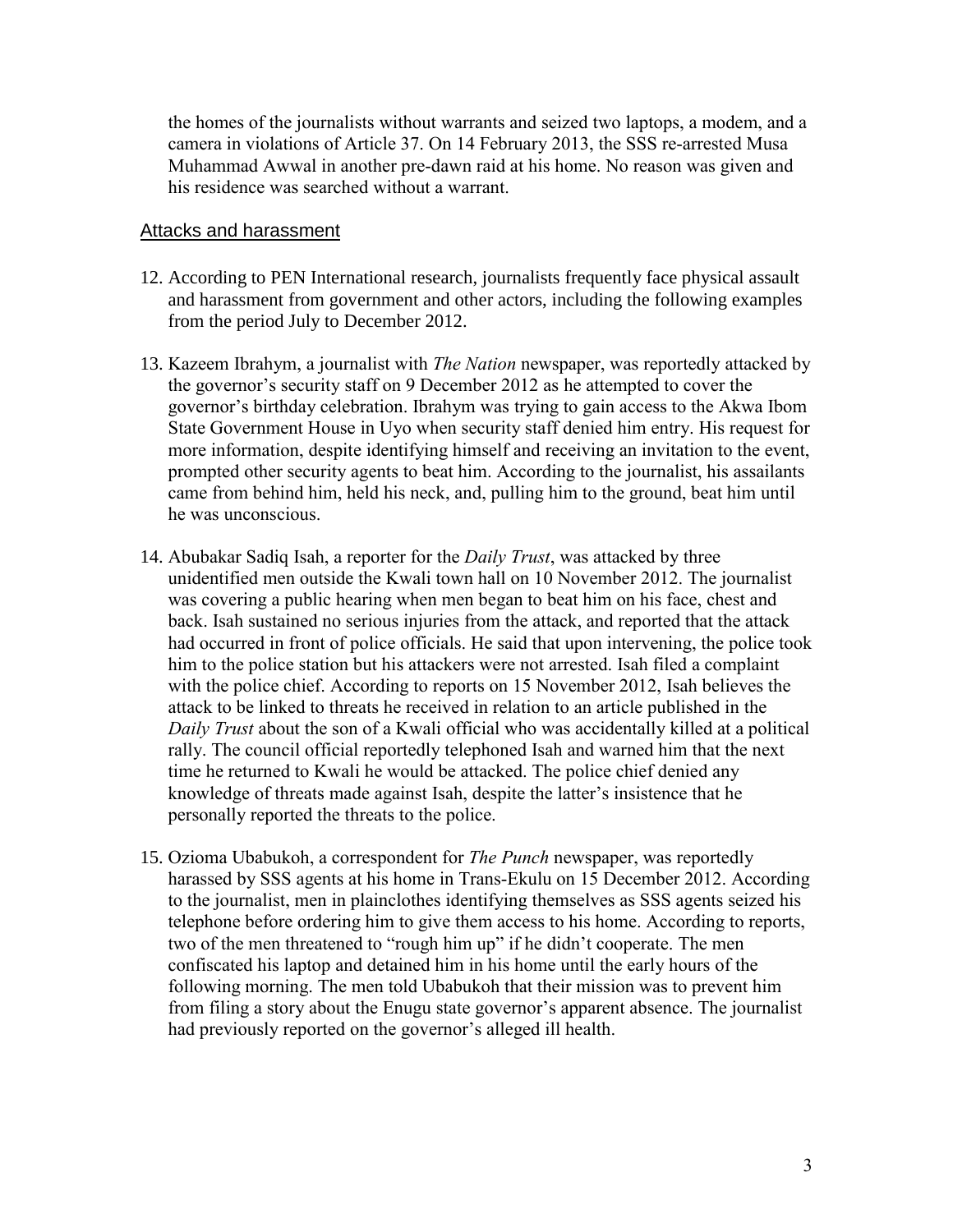### Pressure from the government and self-censorship

- 16. In public statements, senior Nigerian officials have pressured journalists to refrain from reporting critically on the state's handling of the conflict with Boko Haram and the behaviour of security forces. For example, in a 13 September 2012 keynote address at the All Nigerian Editors Conference, Presidential National Security Adviser M. S. Dasuki urged media to play down reporting of Boko Haram attacks and refrain from embarrassing the government. "This is particularly important in the advent of social media and the Internet, when all your newspapers are being read around the world almost as instantly as you finish your columns," he said. "Bad press about Nigeria affects the ability of our nation's level of entrepreneurship and job creation."
- 17. Journalists with close contacts with Boko Haram have reported surveillance and intimidation from security services. For example, in March 2012 freelance journalist Ahmad Salkida reported that he was being monitored and had received repeated phone threats from suspected state security operatives. In July 2011, Salkida was forced to relocate his family from their home in Madiguri after receiving death threats from individuals identifying themselves as Boko Haram members, following the publication of a profile of Boko Haram's first suicide bomber in *Blue Print* magazine. In July 2009, the police arrested and detained Salkida for five days and threatened to execute him on accusations of fraternizing with Boko Haram after he published an article on the group's activities.
- 18. Self-censorship by its very nature is difficult to measure because it is rarely reported, and may be a subconscious response to perceived threat. However, such intimidation and threats against journalists are clearly aimed at creating a climate that deters others from free and open reporting.

#### Repressive laws threatening press freedom

- 19. Nigeria's criminal laws have a number of restrictive provisions which are used to silence journalists and suppress press freedom. State governments have used provisions of both the Criminal Code Act (applicable to Southern Nigeria) and the Penal Code (used in Northern Nigeria) to prosecute and jail journalists reporting on public corruption, or journalists who are criticizing official performance on issues of public interest.
- 20. For example, although a court of appeals ruled Nigeria's colonial-era sedition law to be unconstitutional in 1983, and the ruling was never appealed, the legislative branch of the government, the National Assembly, has not repealed the law. As a result, governments at federal and state levels have continued to invoke the law to silence the press on sensitive subjects. Articles 50, 51 and 52 of the Criminal Code prescribe a maximum punishment of three years imprisonment for sedition while articles 416- 422 of the Penal Code prescribe a maximum punishment of seven years' imprisonment.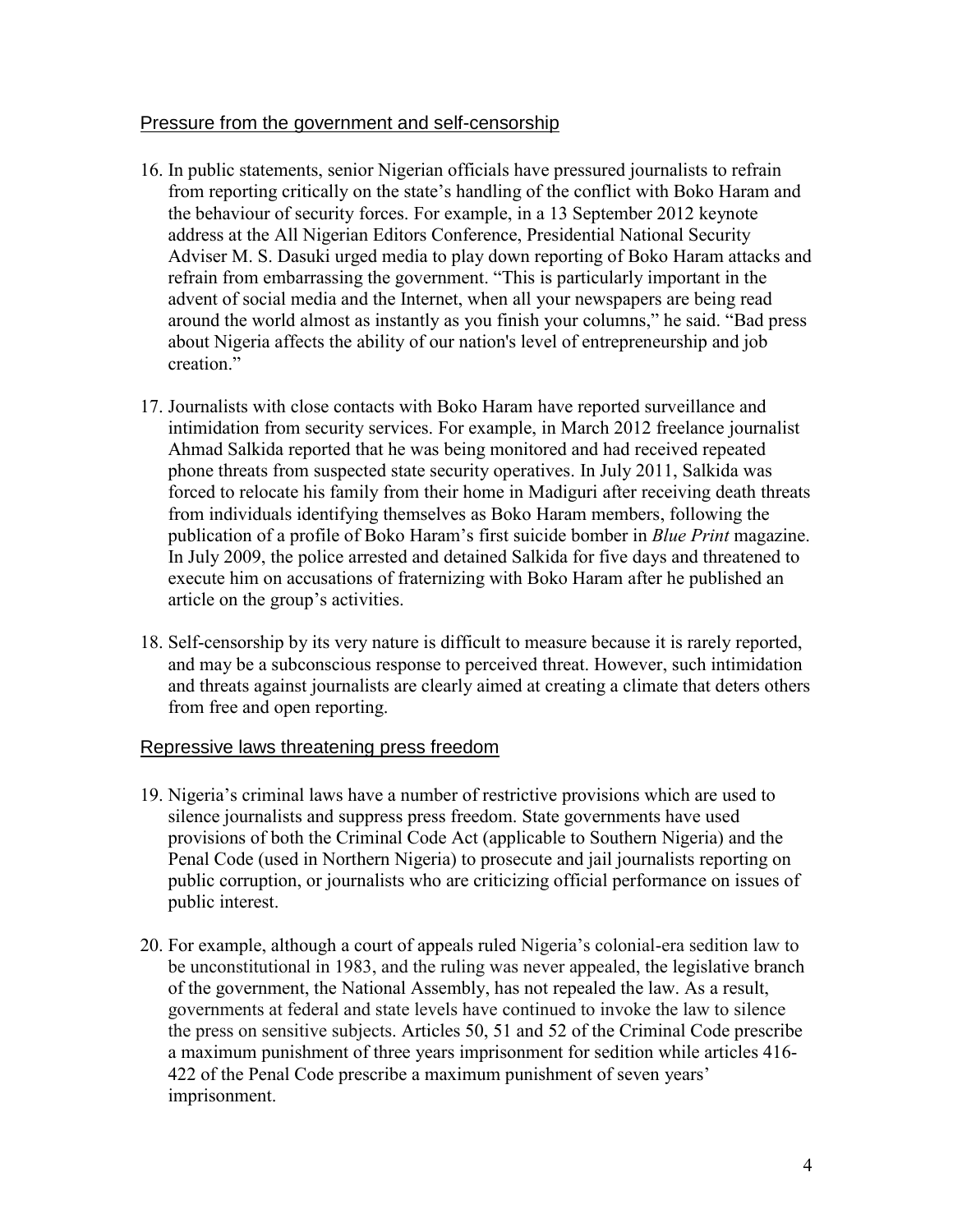- 21. On 16 October 2007, Jerome Imeime, publisher of the private weekly *Events*, was charged with sedition and imprisoned over a story critical of the local governor. On 28 January 2008, Sam Asowata, editorial board chairman of the weekly *Fresh Facts* and Essien Asuquo Owoh, a newspaper distributor, were charged with sedition under Chapter 7 of the Criminal Code Act over a story alleging the involvement of the state governor in corruption.
- 22. On 12 February 2013, senior magistrate Ibrahim Bello in the northern city of Kano charged journalists Yakubu Musa Fagge and Mubarak Muhamad Sani of private *Wazobia FM* radio with inciting disturbance, defamation of character, intentional insult, injurious falsehood, obstructing public officers performing their duty, criminal conspiracy and abetting under articles 97, 114, 148, 392, 393, and 399 of the Penal Code. The charges were based on a 6 February 2012 radio program in which Yakubu criticized local officials for allegedly forcing a polio immunisation campaign onto the public and for intimidating Sani.

#### Threats and attacks by Boko Haram

- 23. Starting in 2011, Boko Haram issued a series of public statements threatening attacks on media organizations for allegedly misrepresenting its activities and for biased reporting. The group acted upon these threats, creating a dangerous climate of selfcensorship.
- 24. Boko Haram claimed responsibility for the 22 October 2011 murder of Zakariya Isa, a reporter and cameraman with the state-run Nigeria Television Authority. Boko Haram spokesman Abul Qaqa issued a statement after the killing that accused Isa of "spying" on the group for Nigerian security services.
- 25. On 26 April 2012, Boko Haram carried out coordinated bombings on the offices of *This Day* in the capital Abuja and those of *The Sun*, *This Day*, *The Moment* in the northern city of Kaduna. On 1 May 2012, Boko Haram issued a public statement that contained threats against 14 local and international media outlets. On 6 September 2012, Boko Haram issued threats against local reporters of the U.S. governmentfunded international broadcaster Voice of America, accusing the station of "harming" their religion.

### Government control over broadcasting

26. The federal National Broadcasting Commission, which was established by decree under the military junta of General Ibrahim Babaginda, retains unchecked powers over mandatory licensing and the regulation of content. While the Commission has granted licenses to radio stations on campuses of universities with journalism and mass communications departments, it has not granted a single license to an independent community radio station. The current President retains exclusive power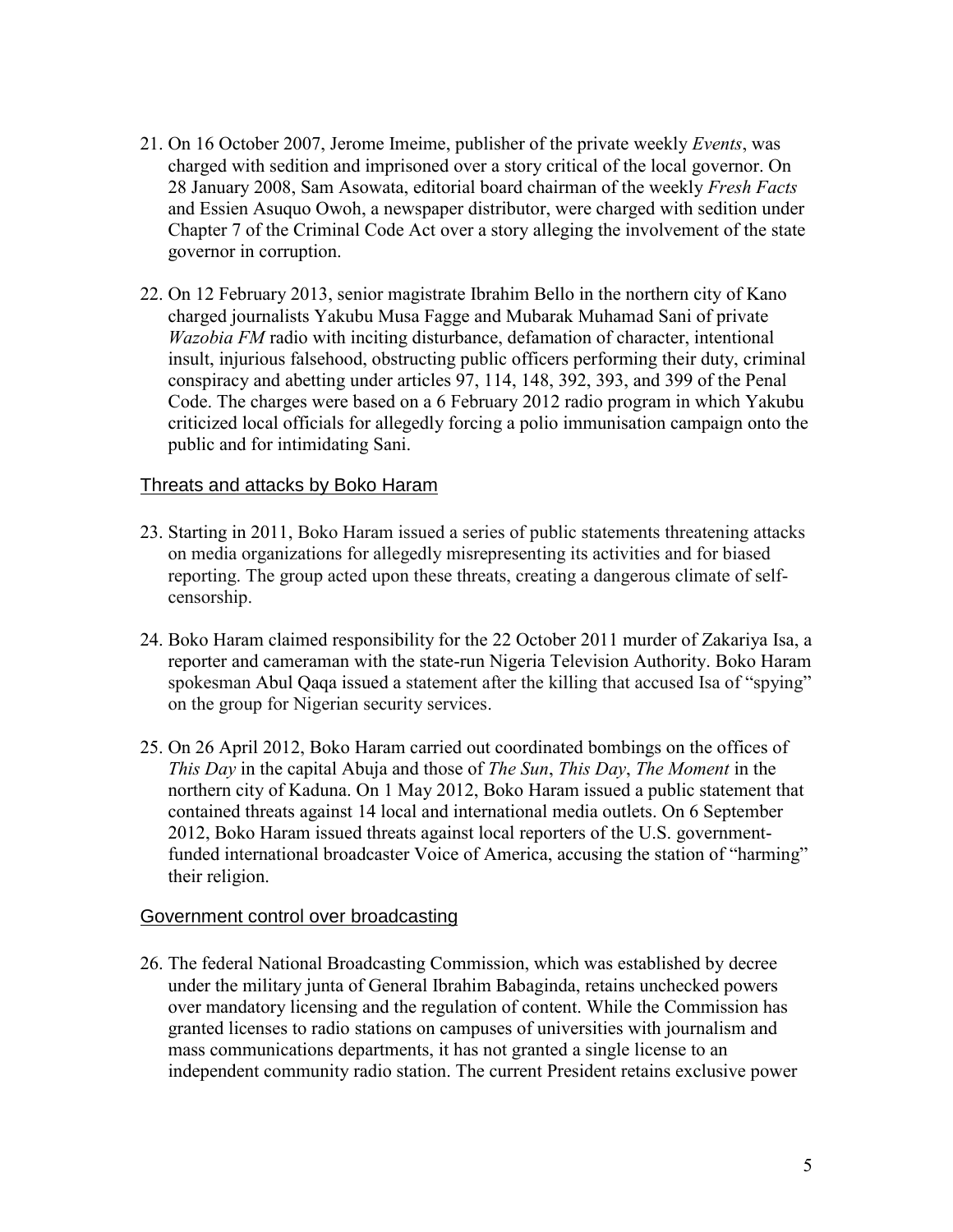to appoint the Commission's members, who enjoy wide discretion in interpreting broad and vague violations to the Nigerian Broadcasting Code.

- 27. On 22 February 2013, the Commission summarily closed down private station Wazobia FM in the northern city of Kano, accusing the station of breaching a section of the Nigerian Broadcasting Code that prohibits the use of "language or scene likely to encourage or incite crime, or lead to disorder." The decision was based on a 6 February 2012 program in which presenter Yakubu Fagge criticized tactics of local officials in administering an anti-polio campaign in Kano. The Commission did not provide any specific examples of offending content and did not hold any hearings prior to suspension.
- 28. Allies of the government use their influence to silence critical news outlets with bribes or by pressuring state agencies and private companies to refrain from purchasing advertising spaces at these outlets. For example, in a November 2012 interview with *Africa Report*, former *Next* and *Next234* publisher Dele Olojede said that he was offered US\$20 million to call off investigations into public corruption at Nigeria National Petroleum Corporation. When he refused, "companies backing or doing business with *Next* were threatened with a government embargo," stated *Africa Report*. *Next* was forced to stop publishing in August 2011 after further pressure on its creditors.

# **Censorship in film and music**

- 29. Nine of Nigeria's 36 states have adopted the Sharia penal code through actions by the state executive branch, including Zamfara, Kano, Sokoto, Katsina, Bauchi, Borno, Jigawa, Kebbi, and Yobe. The three states of Kaduna, Niger, and Gombe have partially adapted Sharia law. However, the Nigerian Constitution prohibits an official religion of the state under Article 10, and guarantees the freedom of religion under Article 38. Sharia criminal laws, including those related to alcohol, blasphemy, apostasy, and robbery, therefore conflict with the Constitution.
- 30. Censorship in Nigeria is administered by the National Film and Video Censors Board, the Nigerian Broadcast Commission and state censorship boards (including the Kano State Censorship Board). The National Film and Video Censors Board censored 4,600 films between 1994 and 2005, and outlawed films with themes involving cannibalism, lesbianism, and indecent, obscene, or explicit sexual scenes.
- 31. The Nigerian film industry, popularly called Nollywood, has especially been affected by censorship. This includes parts of the industry centered in Kano, also known as Kannywood. Nollywood produces some 1,000 films in a variety of languages and generates an estimated US\$250 million each year. Individual participants in the film industry, including actors, editors, and video sellers, must register individually with state censorship boards.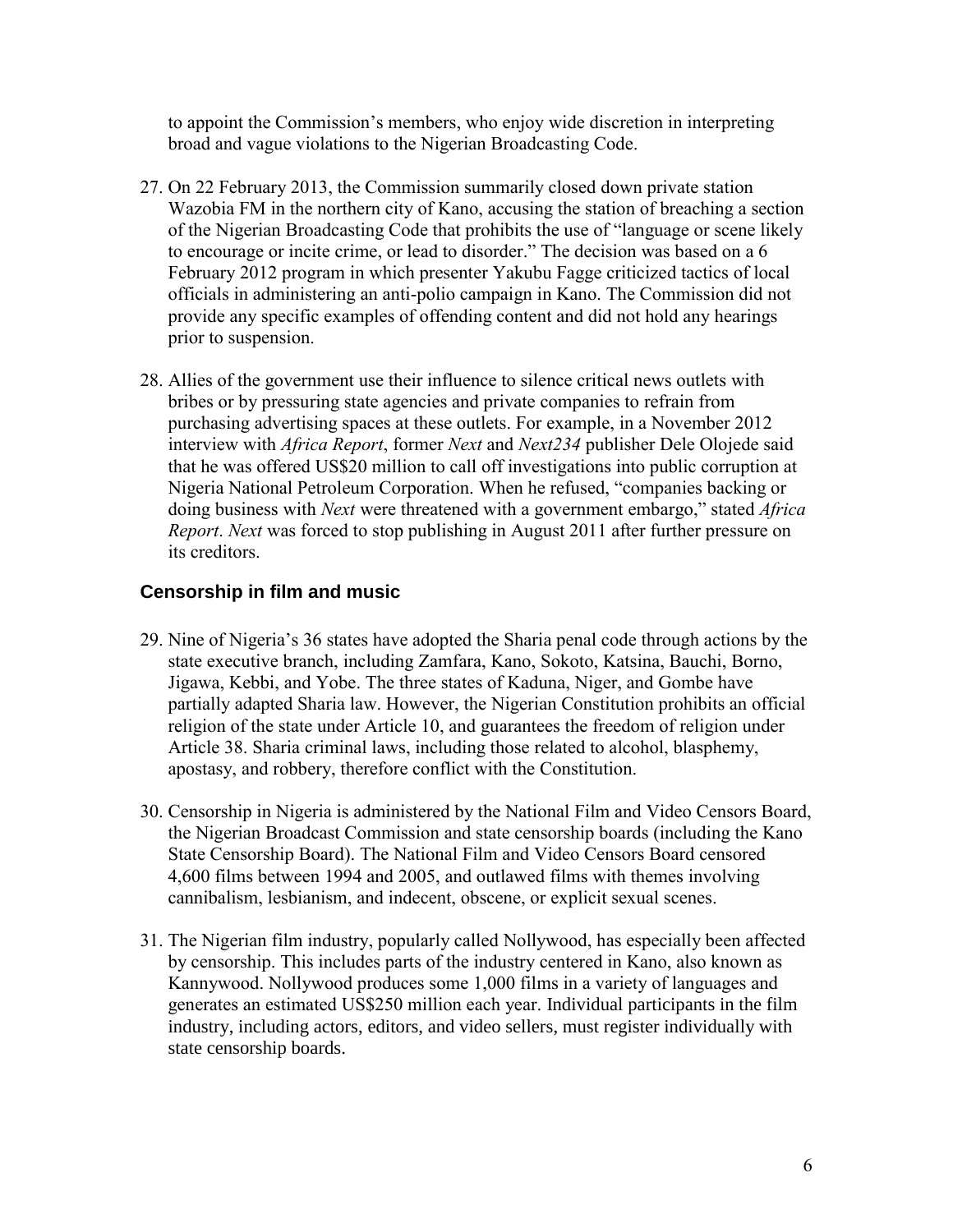- 32. Although Sharia law is often invoked, most censorship cases are tried in state magistrate courts, and roving, mobile state courts may convict defendants within an hour without the benefit of legal representation. Some defendants receive prison sentences while others are fined.
- 33. In 2007, Kano state instituted a six-month ban on all film production, singing, and dancing in locally made films, and film creators were arrested or received prison terms after the discovery of a cell phone sex video involving a Kannywood actress. In March 2008 the home of Hausa film actress Zainab Umar was raided, and Umar and her sisters were accused of living "in a house without suitable relation." They were detained without food and water, held overnight in a cell with men, propositioned by police, and warned not to speak with the media.
- 34. In December 2008, Director Rabi'u Ibrahim of HRB studio, a film company, was arrested and fined ₦80,000 for selling a DVD compilation in his shop with an "indecent cover" of the American television series *Desperate Housewives*. His shop was closed and sealed for three days. When the authorities came to re-open the shop three days later, they found the remaining copies of *Desperate Housewives* and a banned film entitled *Ibro Aloko*. Ibrahim was taken back to court and given another ₦60,000 fine.
- 35. Musicians have similarly been affected by censorship boards in states with Sharia law, and the government of Kano State has been especially restrictive, relying upon section 97 of the State Censorship Board Law of 2001 and its Cinematography and Licensing Regulations. On 9 April 2008, actor Adam A. Zango was imprisoned for producing and releasing an uncensored hip-hop video. The singer Ala was arrested in Kano on 4 July 2009 for his song *Hasbunallahu*, which was subsequently banned by a mobile court judge in Kano on 9 July 2009. Eleven songs were banned by the Kano State Censorship Board and were held to be obscene, confrontational, and immoral by a magistrate court on 18 June 2009. A three-night music festival at a cultural centre in Kano in northern Nigeria, KANFEST, was cancelled by the Kano State Censorship Board on 12 April 2010, according to the Associated Free Press.
- 36. However, music and film are not only censored in states with Sharia law. For example, the debut song of Nigerian music duo Zule-Zoo was banned by the Nigerian Broadcasting Corporation. (The ban actually helped make the song become a nationwide hit.) Similarly, Afrobeat musician Femi Kuti's nightclub in Lagos, the Shrine, was closed by government authorities on 10 June 2009, allegedly for his criticism of a lack of electricity in his neighbourhood of Lagos.

### **Recommendations and solutions**

37. PEN International, PEN Nigeria, Committee to Protect Journalists, and the International Publishers Association make the following recommendations to the government of Nigeria: